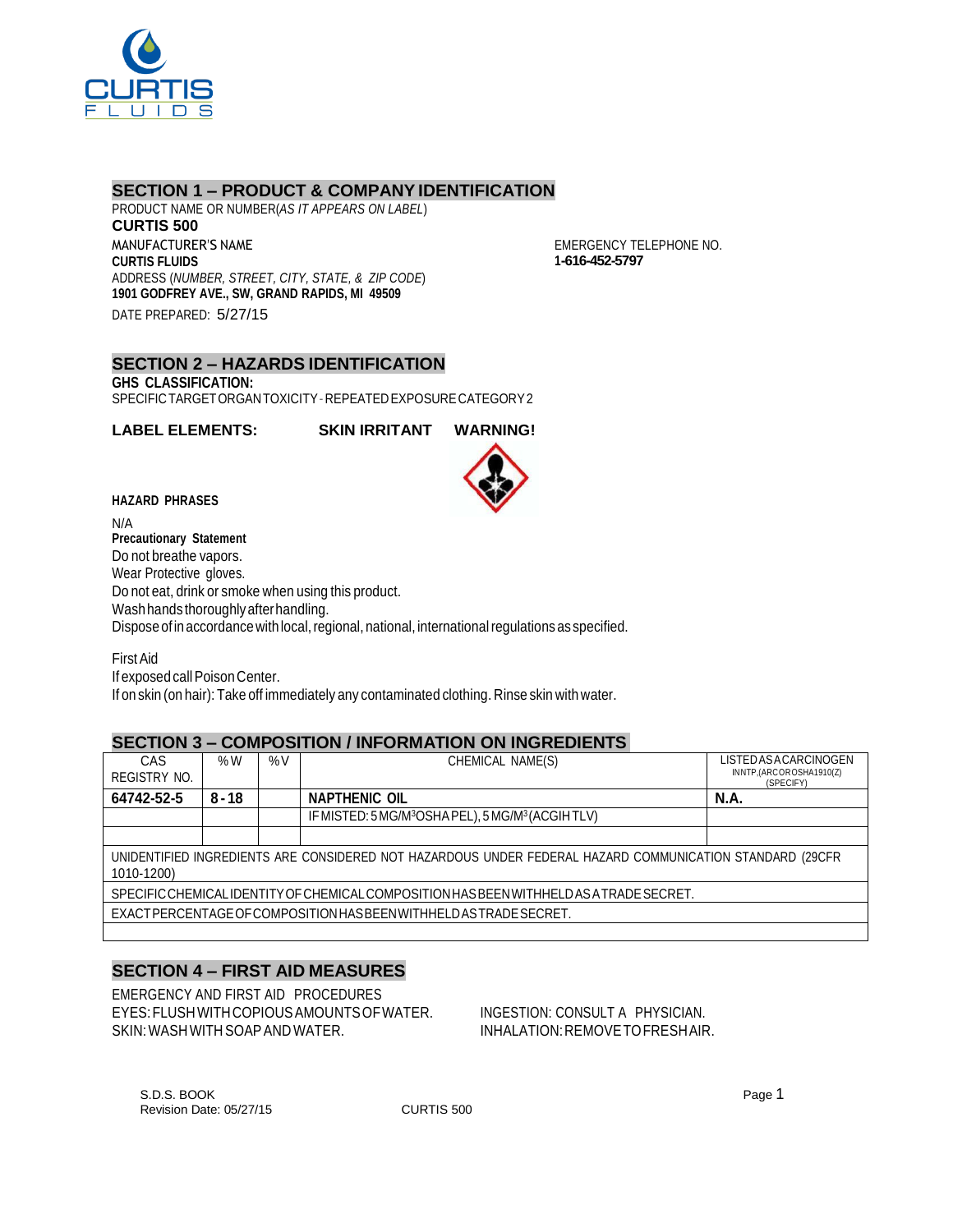

## **SECTION 5 – FIRE FIGHTING MEASURES**

FLASH POINT METHOD USED **N/A N/A**

EXTINGUISHING MEDIA **N/A**

SPECIAL FIRE FIGHTING PROCEDURES **N/A**

UNUSUALFIREAND EXPLOSION HAZARDS **N/A**

# **SECTION 6 – ACCIDENTAL RELEASE MEASURES**

STEPSTOBETAKEN IN CASE MATERIAL IS RELEASED OR SPILLED **CONTAIN SPILL. REMOVE WITH GROUNDED SUCTION PUMP TO SALVAGECONTAINER.DONOTFLUSHTOSEWERS.COVERWITHABRASIVE/ABSORBENTMATERIALTOAVOIDSLIPPERY SURFACES.**

FLAMMABLE LIMITS NA LEL UEL

**NOT. DET. NOT. DET.**

CERCLA (Superfund) REPORTABLE QUANTITY (in lbs.) **N/A**

RCRAHAZARDOUSWASTENO.(40CFR261.33) **TREATASOILYWASTEASLOCAL,STATE,FEDERALREGULATIONSPERMIT.** VOLATILEORGANIC COMPOUND (VOC)(as packaged, minus water) **N/A**

= Theoretical lb. Gal **N/A** Analytical lb. Gal **N/A**

# **SECTION 7 – HANDLING AND STORAGE**

PRECAUTIONSTOBETAKENINHANDLINGANDSTORING **KEEPFROM FREEZING FOREASEINHANDLING**

OTHER PRECAUTIONS **GOOD PERSONAL HYGIENE SHOULD ALWAYS BE PRACTICED.**

# **SECTION 8 – EXPOSURE CONTROL / PERSONAL PROTECTION**

|             | RESPIRATORY PROTECTION (SPECIFY TYPE) | NONE DEEMED NEEDED.    |                                    |
|-------------|---------------------------------------|------------------------|------------------------------------|
| VENTILATION | LOCAL EXHAUST (Specify Rate)          | <b>ONLY IF MISTED.</b> | <b>SPECIAL N/A</b>                 |
|             |                                       |                        | <b>AIA</b><br>$\sim$ $\sim$ $\sim$ |

MECHANICAL (General) (Specify Rate) **ONLYIFMISTED.** OTHER **N/A**

PROTECTIVEGLOVES(SpecifyType) **OIL/WATERRESISTANT** EYE PROTECTION(SpecifyType)**CHEMICALGOGGLES** OTHERPROTECTIVEEQUIPMENT **NONENORMALLY NEEDED. GOODPERSONALHYGIENESHOULDALWAYSBEPRACTICED.**

# **SECTION 9 – PHYSICAL AND CHEMICAL PROPERTIES**

| APPEARANCE, ODOR AND ODOR THRESHOLD              |                               |                          |
|--------------------------------------------------|-------------------------------|--------------------------|
| OFF WHITE PASTE EMULSION, BLAND ODOR             |                               |                          |
| $pH = 8.5 (@ 5 TO 1)$                            | <b>MELTING POINT</b>          | FREEZING POINT $<$ 32° F |
| BOILING POINT 210°F                              | FLASH POINT N/A               |                          |
| EVAPORATION RATE N/A                             | FLAMMABILITY N/A              |                          |
| UPPER/LOWER FLAMMABILITY OR EXPLOSIVE LIMITS N/A |                               |                          |
| VAPOR PRESSURE N/A                               |                               |                          |
| VAPOR DENSITY N/A                                | RELATIVE DENSITY 1.01         |                          |
| SOLUBILITY IN WATER COMPLETE                     |                               |                          |
| PARTITION COEFFICIENT: N/A                       |                               |                          |
| AUTO IGNITION TEMPERATURE N/A                    | DECOMPOSITION TEMPERATURE N/A |                          |
| VISCOSITY 6,000 TO 10,000 cps                    |                               |                          |
|                                                  |                               |                          |